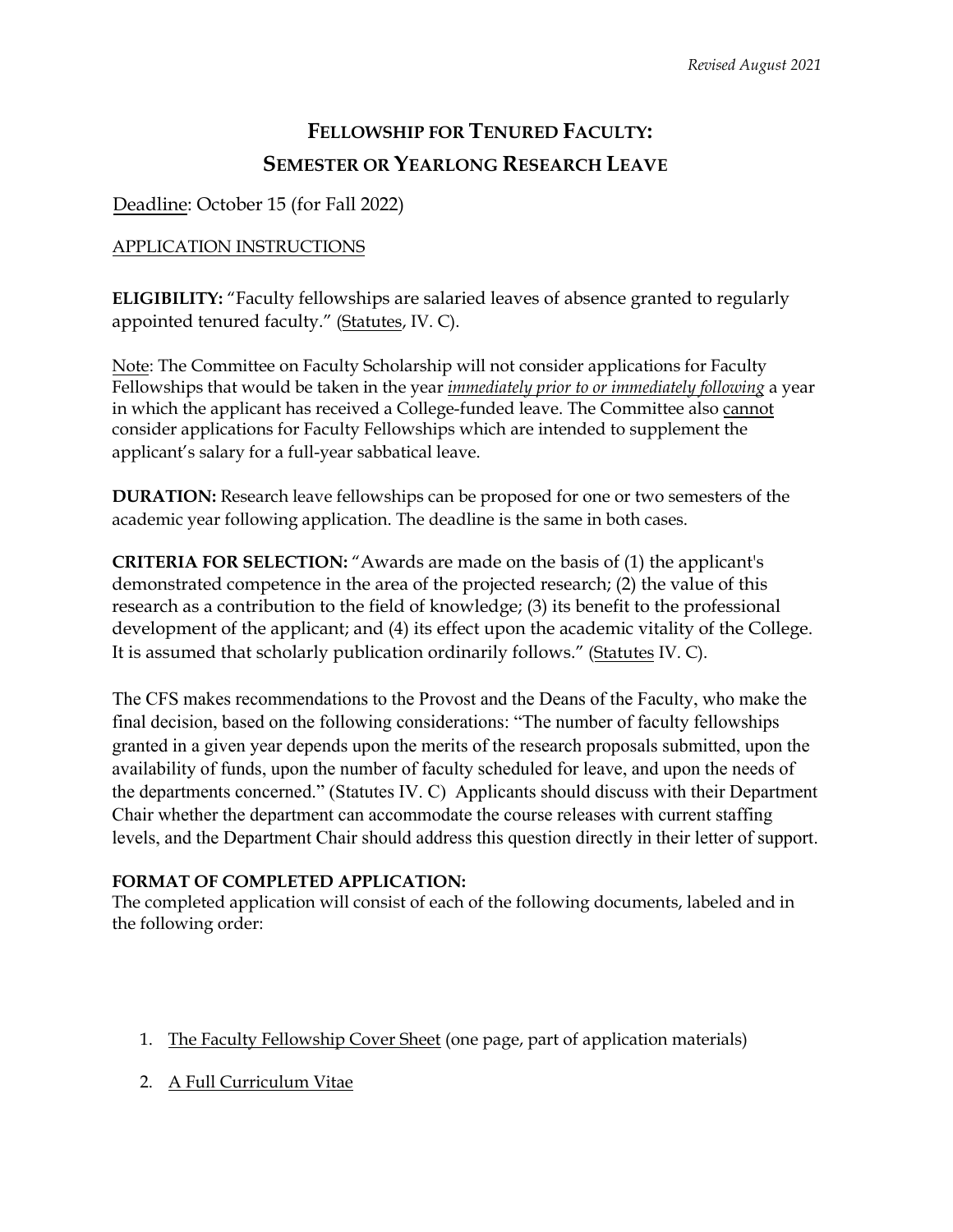This should include: a brief educational and employment history; previous grants and leaves, including dates and sources; the applicant's most important professional achievements; and any previous academic work relevant to the proposed project (e.g., courses taken or taught, publications or exhibitions, papers given, conferences attended).

3. A Detailed Description of the Proposed Research (not to exceed 8 double-spaced pages)

This proposal is the only document that members of the Committee on Faculty Scholarship will have to evaluate the substance of the project, the contribution it can make to a field of knowledge, and the general quality of the proposed research. Therefore, it is essential that the proposal narrative include enough detail about the ideas, objectives, and methods of the project to enable the panelists to assess its quality, significance, and feasibility. Applicants will be evaluated by faculty colleagues in various academic fields, some of whom will not have a specialized knowledge in, and may not have even a general knowledge of, the applicant's area of study. The description therefore should be written in plain language, free of specialized jargon. The proposal should address faculty reviewers who will be interested in the project, not only as an immediate contribution to learning in a particular field, but also with regard to how it contributes to the advancement of knowledge more generally and affords an opportunity to enhance the applicant's development as a scholar.

### **Specifically, the proposal should address:**

- **a)** the general conception of the project, including its relationship both to the applicant's previous work and professional development and to other work in the field;
- **b)** its significance to the applicant's field of scholarship;
- **c)** any progress which has been already made on the project;
- **d)** previous grant support for this project, including any dates and award amounts;
- **e)** plans to seek outside funding for the project (if the applicant does not intend to seek outside funding, an explanation should be included);
- **f)** the applicant's specific plan of action during the leave, including a timeline and any project related travel, access to archives, language study or other training needed;
- **g)** specific plans and expectations for publication.

#### 4. Letters of Recommendation

Letters of recommendation: from the Chair of the applicant's department and from two scholars outside of Holy Cross, on the appropriate forms.

#### 5. Supplemental Materials

Applicants are encouraged to submit a dossier of their relevant publications. A single copy of books can be brought to the Office of Sponsored Research, Haberlin 131. Such